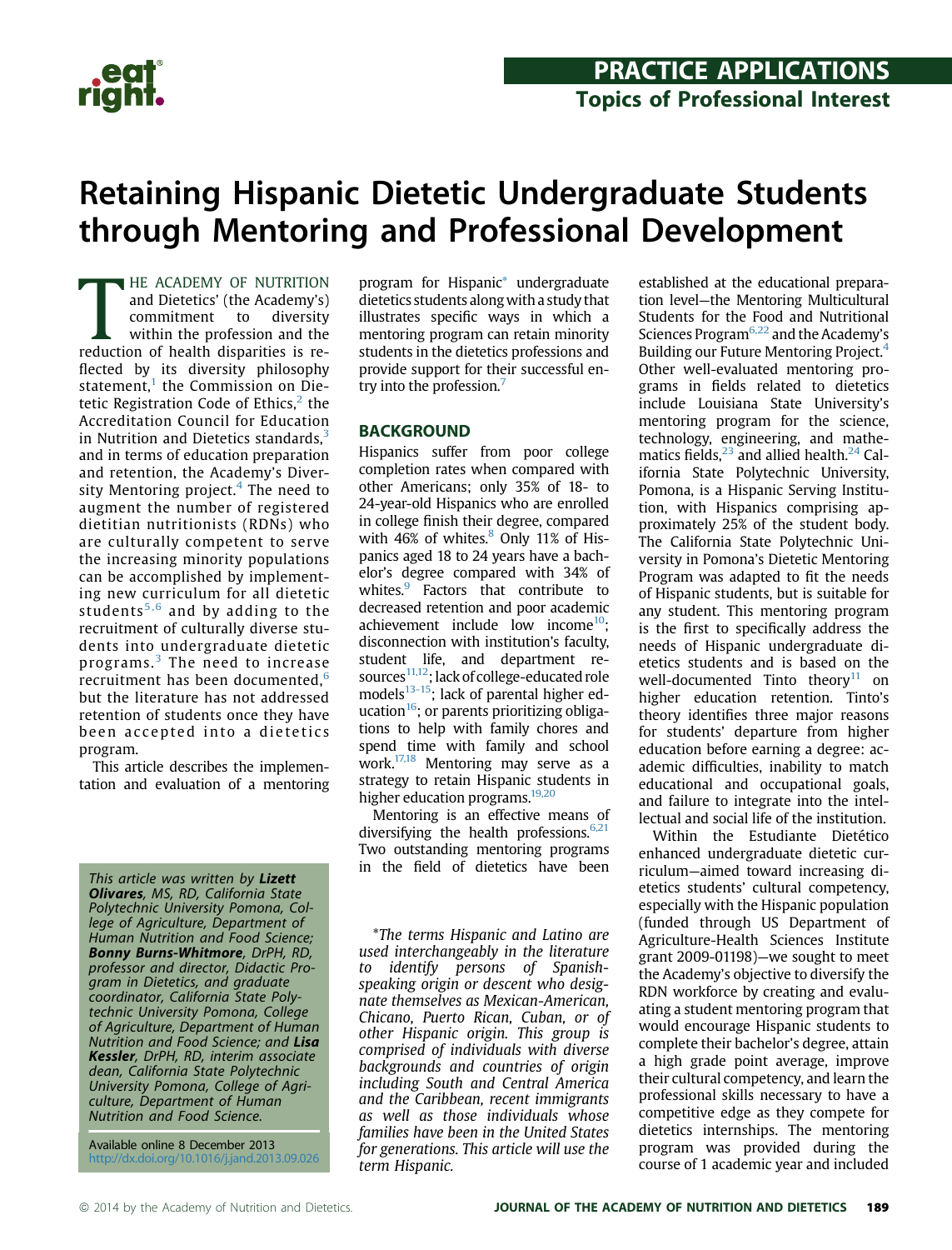

**Figure.** Estudiante de Dietético program model. Source: Adapted with permission<sup>24</sup>: Gardner JD. A successful minority retention project. J Nursing. 2005;44(12):566-568.

the following: a retention coordinator, mentors with similar ethnic backgrounds and common personal and/or professional goals to their assigned mentee, opportunities to increase awareness and connectedness with university resources, inclusion of family, and field experience with RDNs and food and nutrition practitioners who service the Hispanic community. This mentoring project was funded in part by ADVANCE Transformation Grant 054826 from the National Science Foundation.

#### **DESCRIPTION OF ESTUDIANTE** DIETÉTICO MENTORING **PROGRAM**

e est and an<br>The Estudiante Dietético mentoring program model was a synergetic effort to integrate didactic and experiential education with support from a retention coordinator, assigned mentor, and family. The role of the retention coordinator was to enhance cohesion in the student cohort, involve family, coordinate student involvement in the community, and facilitate use of university resources, as shown in the Figure.

#### **Participants**

California State Polytechnic University, Pomona, Institutional Review Board (Protocol 10-172) approved the study protocol and all participants provided written informed consent. The sample consisted of 30 undergraduate dietetics students recruited from the Estudiante Dietético program. After attending a presentation about the mentoring program, interested students completed the informed consent forms. Twentyfour students (23 women, one man) volunteered to participate. The mean age was  $\pm 23.3$  years (range, 19 to 33 years). Students reported their ethnicity as Mexican American  $54\%$  (n=13), other Hispanic  $17\%$  (n=4), white non-Hispanic 17% (n=4), Pacific Islander 8%  $(n=2)$ , Asian Indian 4%  $(n=1)$ , and black  $0$  (n=0). Demographic data and student expectations for the mentoring program were collected by surveys. A one-page biography, a recent photograph, and proof of negative tuberculosis test (needed to observe clinics) were required from each participant before starting the program. Written student reflections were collected after each field and mentor observation experience. Before and after mentoring intervention assessments of satisfaction with the Human Nutrition and Food Science (HNFS) Department program were also assessed. A control group of 32 dietetics students not participating in the Estudiante Dietético curriculum or the mentoring program provided the department satisfaction comparison data. Before and after data were collected from 17 students (16 women, one man). Mean age for the control group was  $\pm 22.4$  years (range, 19 to 33 years), which was not significantly different from the participating group (P<0.277). Reported ethnicity for the control group  $(n=17)$  was as follows: white 53%  $(n=9)$ , Asian 24%  $(n=4)$ , Mexican American  $6\%$  (n=1), mixed race 18 % (n=3), and black 0 (n=0). The ethnicity of the control students sample was similar to the distribution of ethnicities in the department; however, there were fewer Hispanic students in the control sample.

#### Retention Coordinator

The retention coordinator is an RDN with 7 years' professional experience working with the Hispanic community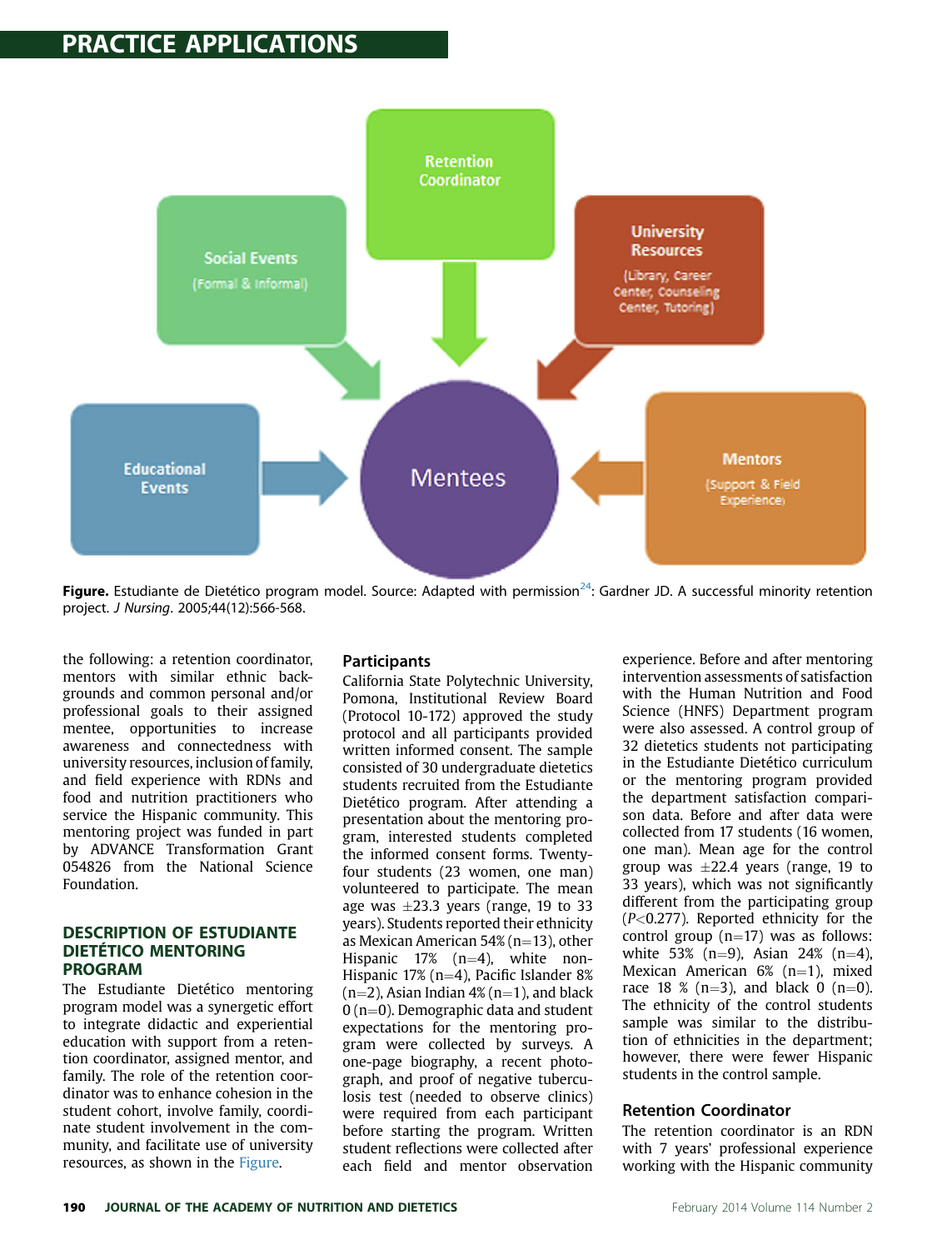and is a graduate student in the University. She is Hispanic, biliterate in English and Spanish, and familiar with the difficulties a Hispanic student may experience in higher education. She conducted an informal voluntary needs assessment with each student to assess his or her academic situation and career goals. Thereafter, she was available to students through e-mail, telephone, and scheduled appointments at the University. The retention coordinator also scheduled all guest speakers, social gatherings, presentations, and resources provided by University Student Support Services.

#### Mentor Recruitment

The retention coordinator recruited mentors by contacting local RDNs and food and nutrition practitioners working with the Hispanic community through the HNFS Department alumni e-mail list, face-to-face meetings, telephone calls, e-mails, and referrals. A follow-up recruitment letter to interested RDNs and other nutrition professionals living within a 40-mile radius of campus was sent 2 months before the start of the program, explaining the program components as well as expectations for mentor availability and commitment. A total of 21 food and nutrition practitioners served as mentors, including 17 RDNs (12 working in nutrition education and five working in a clinical setting) and four public health professionals working in nutrition education. Although Hispanic RDNs were preferred as mentors, only four were available at the time of the study. Two Hispanic public health professionals were recruited to expand the number of similar ethnicity mentors. Mentors were asked to complete a one-page biography about their recent work experience, a brief personal background questionnaire, and supply contact information. Mentors attended an orientation provided by the retention coordinator about the expectations of the program and elements of good mentoring. Mentors were asked to permit their student mentee to shadow them in their work environment twice during the program. Mentors arranged this with their work environment before student visitation.

#### Mentor Matching

The retention coordinator matched students and mentors based on their biographies, proximity of student living arrangements, student dietetics career goals, and mentor availability to provide worksite experience. Mentors with similar ethnic backgrounds were matched whenever possible because minority students are more motivated in higher education when role models of the same background are acces-sible.<sup>[25,26](#page-5-0)</sup> Because of the number of mentors, some students were matched with a mentor willing to work with two students. Mentors and students were introduced at the beginning of the academic year at a social event designed to introduce the program. Mentors established and sustained informal relationships with student mentees through telephone, e-mail, and occasional face-to-face meetings.

#### Dietetics Work Experience

Students were given the opportunity to shadow and/or assist a nutrition professional or nutrition educator within clinical, community, and nutrition education settings. Students controlled the amount of time they wanted to dedicate to work experience. Students were asked to complete one-page reflection summaries for each observed activity and to describe lessons learned through their experience.

### Professional Development

A combination of didactic education and field experience has been shown to enhance student learning and motivation to succeed. $27$  The didactic education and field experiences included bimonthly meetings with guest speakers who presented such topics as interviewing tips and study skills; presentations by the retention coordinator on personal growth strategies such as Strengthsquest, $28$  which helps students identify and match strengths to a career-planning path; Spanishlanguage practice meetings; and dietetics-related skill building activities such as carbohydrate counting, counseling patients, and delivering nutrition education. In addition, in order to stimulate mentor and mentee interactions, the retention coordinator designed and facilitated two hands-on, interactive workshops. One workshop involved reviewing and practicing writing problem, etiology, and signs/ symptoms statements under the

guidance of a clinical RDN. The other workshop involved the mentors and mentees in pairs presenting a cooking demonstration for the group.

#### Social Events

Because lack of familial support can significantly impact student attri-tion,<sup>[18,29](#page-5-0)</sup> two family-centered gatherings were held during the academic year. A "Family Night" was held to invite parents and significant others to learn about the program, understand the rigor of the dietetics coursework, and meet the program's faculty, mentors, and the retention coordinator. The "End of Year Dinner" was held to recognize students, their families, and their mentors for their accomplishments and their dedication to the program and dietetics profession. These activities are important because a successful strategy in retaining Hispanic college students involves integrating and educating the whole family about the college experience<sup>[30](#page-5-0)</sup> and recog-nizing student accomplishment.<sup>[31](#page-5-0)</sup>

### University Services

The retention coordinator provided orientations on the academic support services offered by the University. Students were strongly encouraged to seek services such as computer skills training, public speaking, tutoring, and participating in mock job interviews. If students were struggling with an academic course, the retention coordinator helped them develop a plan to improve their achievement, including formation of small peer study groups, tutoring, and asking for additional support from the course instructor. Students who sought Student Support Services were asked for evidence of participation.

### **ASSESSMENT**

Several measures were used to assess success of the program in meeting its goals. These include perceived support and satisfaction, attendance, reflections, and analysis.

#### Perceived Support and Satisfaction

Using a five-score (strongly disagree, disagree, neutral, agree, and strongly agree) rating scale and questions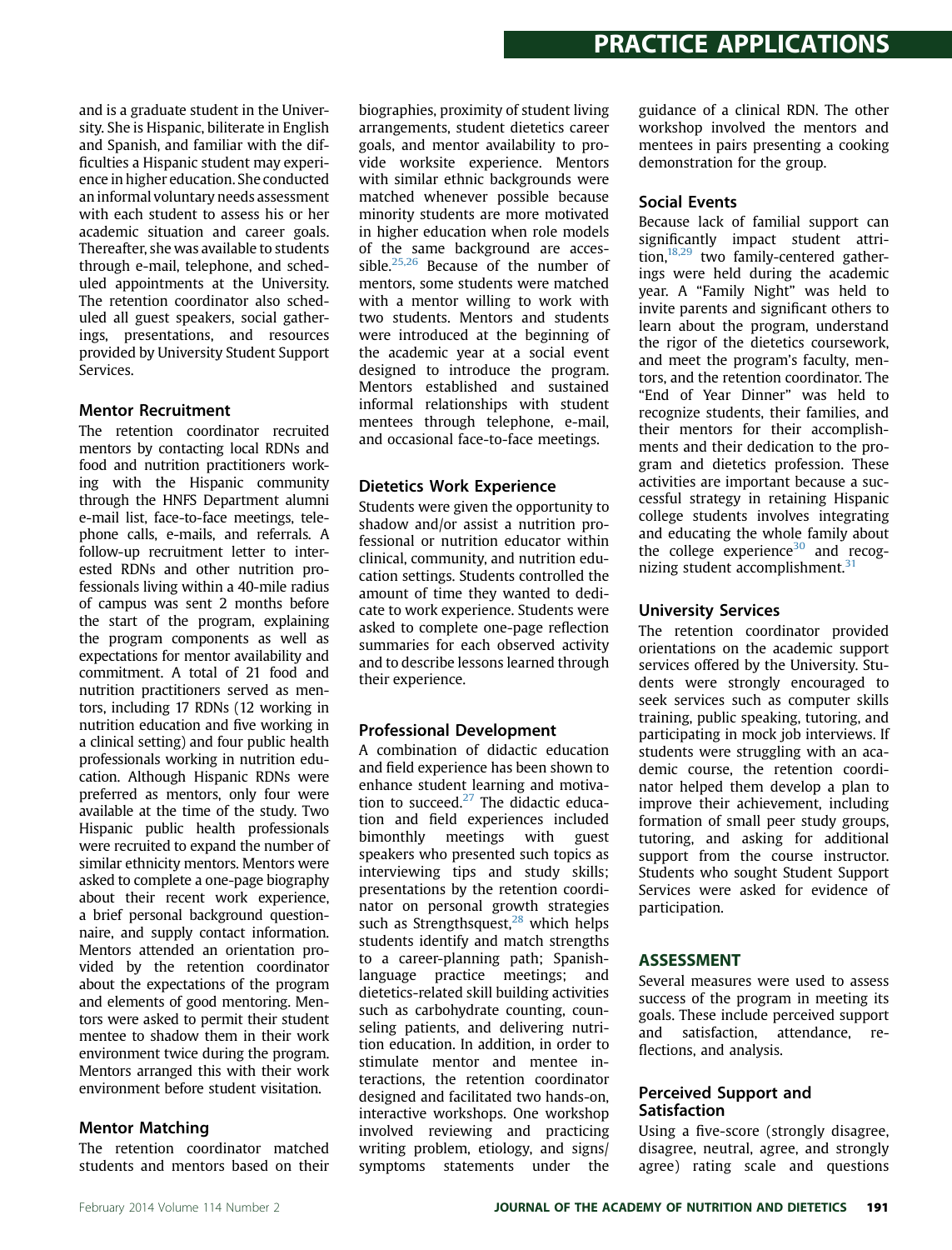| Item                                                                               | Strongly agree<br>% (n) | Agree<br>% (n) | Neither agree<br>nor disagree<br>% (n) | <b>Disagree</b><br>% (n) | <b>Strongly disagree</b><br>% (n) |
|------------------------------------------------------------------------------------|-------------------------|----------------|----------------------------------------|--------------------------|-----------------------------------|
| 1. The program offered practical<br>information and advice                         | 88 (21)                 | 13(3)          | 0(0)                                   | 0(0)                     | 0(0)                              |
| 2. The program increased my<br>competency to work with the<br>high-risk population | 71(17)                  | 17(4)          | 13(3)                                  | 0(0)                     | 0(0)                              |
| 3. The program enhanced my<br>self-confidence as a working<br>professional         | 75 (18)                 | 21(5)          | 4(1)                                   | 0(0)                     | 0(0)                              |
| 4. The program components met<br>my needs                                          | 71 (17)                 | 25(6)          | 4(1)                                   | 0(0)                     | 0(0)                              |

Table. Ratings of overall satisfaction in the Estudiante de Dietético mentoring program

adapted from the Affirming At-Risk Minorities for Success study, $26$  participants rated their level of perceived support in professional development, academics, and field experience received from the HNFS Department. Participants also rated their level of satisfaction with professional development, academic support, field experience and mentor accessibility, effectiveness, accessibility of the retention coordinator, and overall satisfaction with the mentoring program. Ratings were made both before (early October) and at the conclusion (end of May) of the study. This measure was used to compare participants in the Estudiante Dietético mentoring program with the control group.

#### **Attendance**

Attendance was recorded at meetings, workshops, field experience, and social events for participants, mentors, and family members throughout the program.

### Reflections

Mentees wrote reflections after a mentor site visitation, field experience, or workshop attendance. These were evaluated using Krueger's systematic transcription-based content analysis methods $32$  to determine whether there were themed responses. Among the mentees, 17 of the 24 (71%) students provided written personal reflections.

### Analysis

Of the 24 student mentees enrolled, 23 (96%) completed the mentoring program. All Hispanic students in the mentoring program ( $n = 17$ ) were retained and continued as dietetics students at the program's conclusion. Although one student dropped out of the mentoring program, data on all 24 were used in the analysis. There was no significant difference between perceived HNFS Department support among student mentees compared with the control group. The students gave strongly positive satisfaction rates of the mentoring program. The Table provides the results on those questions related to student satisfaction with the mentoring program.

### Satisfaction Results

All (100%) students agreed or strongly agreed that their professional skills increased at the conclusion of the program, 22 of 23 students (96%) agreed that the field experience was a good use of their time, and 20 of 23 students (87%) agreed that their mentor encouraged them and provided adequate support. Availability of the retention coordinator was very important to the students; 20 of 23 (87%) students strongly agreed that she made herself available when the students needed assistance. In addition, the retention coordinator was an important source of support for the academic and professional goals of the students; 71% of students strongly agreed that they believed she supported their

academic goals, and 83% of students  $(n=20)$  strongly agreed she supported their professional goals.

Student attendance at events ranged from 52% to 88% ( $n=24$ ). The highest student attendance was for the interactions/observations with their mentors, which reached 68% to 88%. Mentor attendance at meetings averaged 36%, and the average attendance of students' significant others was 42%.

Two RDNs evaluated the 17 students' written reflections. The reflections were organized into themes using Krueger's Grounded Theory guidance techniques. $32,33$  The following themes emerged: appreciation of their interaction with their mentor and the retention coordinator, and appreciation for their field experience. Three students reported that they were "sometimes frustrated by schedules that conflicted with their mentor's availability." Several students reported that their attendance at events was dependent on their other work assignments and academic workloads and not on their interest in the topic. Two quotations summarized students' feelings about the mentoring program: "This has been one of the best experiences in my college career thus far," and "... it was very comforting to know I can come to her [the retention coordinator] whether I have a personal or academic dilemma."

#### **LESSONS LEARNED**

LESSONS LEARNED Having a retention coordinator who is Hispanic and can empathize with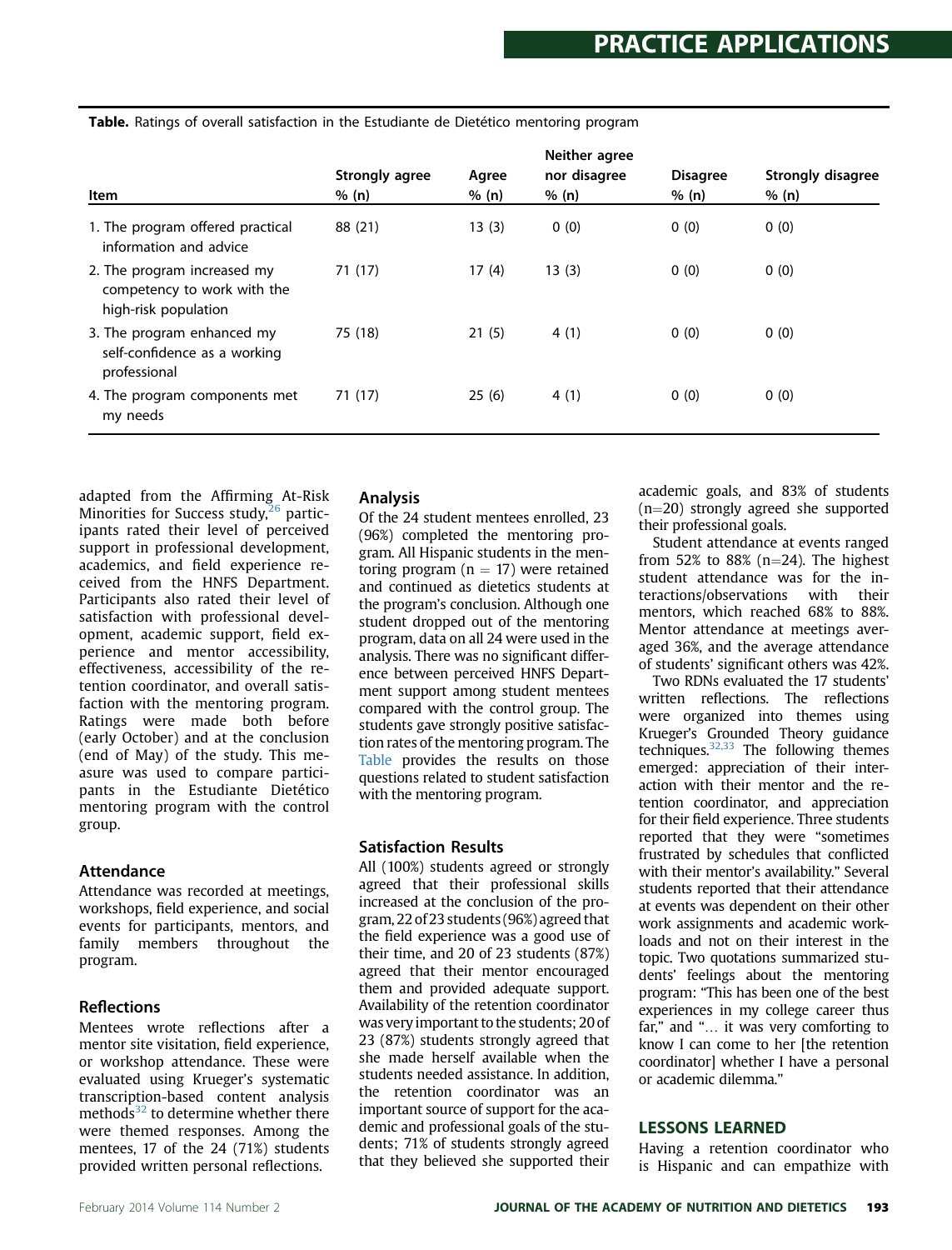<span id="page-4-0"></span>students' experiences, and who can serve as a liaison between the mentors, the faculty, and the students, was an important factor in this mentoring program. Students considered the retention coordinator to be highly valued and a role model, "... someone trustworthy we can go to for help." Another important lesson is the need for better communication with department faculty to avoid conflicts between scheduled mentoring events and midterm exams or large class projects. It is hoped that better communication will increase student attendance at the events.

In addition, student responses suggest that more emphasis should be placed on informing the mentors of their role and of including family/significant others in more events. This mentoring program provided professional development, camaraderie, and connection with the field of dietetics and the HNFS Department. Continuation and assessment of the long-term retention rates and dietetics internship success rates of these students compared with Hispanic students who are not involved in a mentoring program should be done. This initial mentoring experience suggests that the Estudiante Dietético project has the potential to increase the number of well-trained Hispanic RDNs. This is not only an important departmental program goal (students be culturally competent), but it contributes to the diversification of the dietetics profession, thereby helping to decrease some of the racial/ethnic disparities in health care.

#### **References**

- 1. Academy of Nutrition and Dietetics. Diversity philosophy statement. [http://www.](http://www.eatright.org/About/Content.aspx?id=7600%26terms=diversity+philosophy+statement) [eatright.org/About/Content.aspx?id](http://www.eatright.org/About/Content.aspx?id=7600%26terms=diversity+philosophy+statement)=[7600](http://www.eatright.org/About/Content.aspx?id=7600%26terms=diversity+philosophy+statement) [&terms](http://www.eatright.org/About/Content.aspx?id=7600%26terms=diversity+philosophy+statement)=[diversity](http://www.eatright.org/About/Content.aspx?id=7600%26terms=diversity+philosophy+statement)+[philosophy](http://www.eatright.org/About/Content.aspx?id=7600%26terms=diversity+philosophy+statement)+[statement](http://www.eatright.org/About/Content.aspx?id=7600%26terms=diversity+philosophy+statement). Accessed November 8, 2011.
- 2. [American Dietetic Association, Commis](http://refhub.elsevier.com/S2212-2672(13)01547-5/sref1)[sion on Dietetic Registration. American](http://refhub.elsevier.com/S2212-2672(13)01547-5/sref1) [Dietetic Association/Commission on Di](http://refhub.elsevier.com/S2212-2672(13)01547-5/sref1)[etetic Registration code of ethics for the](http://refhub.elsevier.com/S2212-2672(13)01547-5/sref1) [profession of dietetics and process for](http://refhub.elsevier.com/S2212-2672(13)01547-5/sref1) [consideration of ethics issues.](http://refhub.elsevier.com/S2212-2672(13)01547-5/sref1) J Am Diet Assoc[. 2009;109\(8\):1461-1467](http://refhub.elsevier.com/S2212-2672(13)01547-5/sref1).
- 3. Diversity. Academy of Nutrition and Dietetics, Accreditation Council for Education and Dietetics website. [http://www.](http://www.eatright.org/CADE/content.aspx?id=110) [eatright.org/CADE/content.aspx?id](http://www.eatright.org/CADE/content.aspx?id=110)=[110](http://www.eatright.org/CADE/content.aspx?id=110). Accessed November 8, 2011.
- 4. Diversity Mentoring Toolkit. American Dietetic Association website. [http://www.](http://www.eatright.org/CADE/content.aspx?id=6442450959) [eatright.org/CADE/content.aspx?id](http://www.eatright.org/CADE/content.aspx?id=6442450959)=[644](http://www.eatright.org/CADE/content.aspx?id=6442450959) [2450959](http://www.eatright.org/CADE/content.aspx?id=6442450959). Accessed on June 5, 2011.